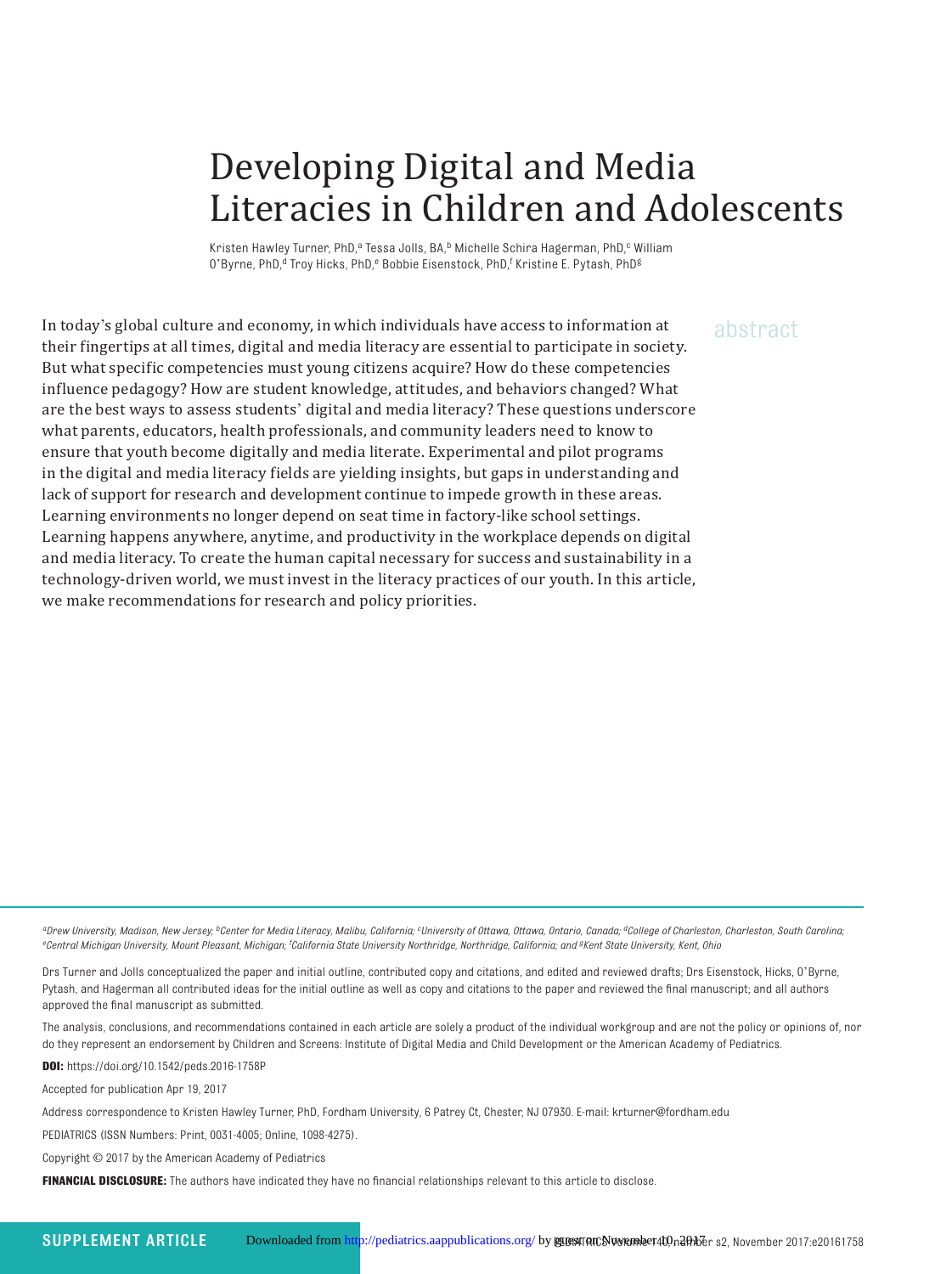We live in a connected world where information is plentiful, and experts are, literally, at our fingertips. With ubiquity in mobile technologies around the globe, we see a new vision of education: learning anywhere, anytime, with equal access for all as a fundamental human right. [1](#page-3-0)

This vision is predicated on the idea that children are capable of and prepared for lifelong learning and that they are equipped with the skills they need to access, analyze, evaluate, create, and participate in civic life through digital media. Research over the last 2 decades has shown that reading and writing in digital spaces may require a more complex application of skills than print-based literacy<sup>[2](#page-3-1),[3](#page-3-2)</sup>; yet most formal institutions of education still cling to traditional definitions of literacy and pedagogical approaches, focusing solely on print and teacher-centered instruction. [4](#page-3-3) In these institutions, children are often not empowered to learn, nor are they connected to the world outside their classroom walls.

Outside of school, however, children increasingly use mobile devices, video games, and the internet to explore their worlds. [5](#page-3-4) To successfully navigate and participate in these interconnected spaces, youth must acquire digital and media literacies; they must be able to critically consume and create digital, multimodal texts. The Aspen Institute<sup>[6](#page-4-0)</sup> highlights the fact that "all learners and educators need a sufficient degree of digital age literacy, where media, digital and social-emotional literacies are present, to be able to use these learning resources to learn through multiple media confidently, effectively and safely." However, the majority of students graduating from high school lack basic skills to help them navigate the digital landscape safely and responsibly. [7](#page-4-1) The fallout about "fake news" from the 2016 US presidential election is but 1 example of the consequences we face when

citizens do not engage critical digital and media literacies.

These problems call for education that goes beyond mastery of traditional content silos that have existed for centuries. [8](#page-4-2) The gap between a vision of interconnected learning and the reality of education today is wide, and research and policy initiatives are needed to provide education that will prepare youth for basic needs in a technologically driven future.

#### **Current State**

#### **Defining Digital and Media Literacies**

To be literate in today's world involves skills that include fairly granular tasks, such as copying and pasting digital content, and more complex work, such as critical analysis and synthesis of information accessed through a variety of texts. Digital literacy takes into account the full range of skills needed to read, write, speak, view, and participate in online spaces. All of these practices require media literacy, which includes the ability to access, analyze, evaluate, create, and participate with media in all its forms. Although various terms are used in literature surrounding these skills (eg, new literacies, web literacies, or multiliteracies), we take the stance that digital and media literacy should be taught as literacy and that the fields of digital and media literacies can no longer exist in isolation from each other.

Concern about the impact of media on children and adolescents has led to research that documents negative effects on young people's health and well-being. [9](#page-4-3),[10](#page-4-4) However, developing digital and media literacies is one of the most viable intervention strategies to minimize media's negative consequences and maximize its positive influences on beliefs, attitudes, and behaviors. An extensive meta-analytic review found that these interventions counteract effects related to risky and antisocial behaviors, including violence and aggression, alcohol and tobacco use, body image issues, eating disorders, and commercialism. [11](#page-4-5) In other studies, researchers showed that interventions increased civic responsibility and democratic participation. [12](#page-4-6)

In short, interventions that equip youth to critically navigate their digital lives have positive impacts that mitigate potentially harmful effects of participation in digital spaces. These literacies are fundamental in helping youth to become critical consumers and creators in a digital world; sadly, large-scale efforts to develop these skills have not been adopted politically or educationally.

# **Policy Initiatives**

Global efforts are underway to reinforce the importance of digital and media literacies, with initiatives led by the United Nations Educational, Scientific, and Cultural Organization, and countries such as Canada, New Zealand, Australia and the United Kingdom are targeting these literacies as essential for their citizens' success. In the United States, we have a vision; we need understanding and collective action by policy makers, health practitioners, educators, parents, and students to realize it. The time to focus on digital and media literacies is now.

To date, media and information literacy policy advocates have brought together coalitions of stakeholders to propose policy at the international, national, and community levels. [13](#page-4-7) In the United States, media and information literacy legislation has been introduced in 15 states (adopted in 9), addressing such topics as digital citizenship, internet and social media safety training, the incorporation of media literacy standards into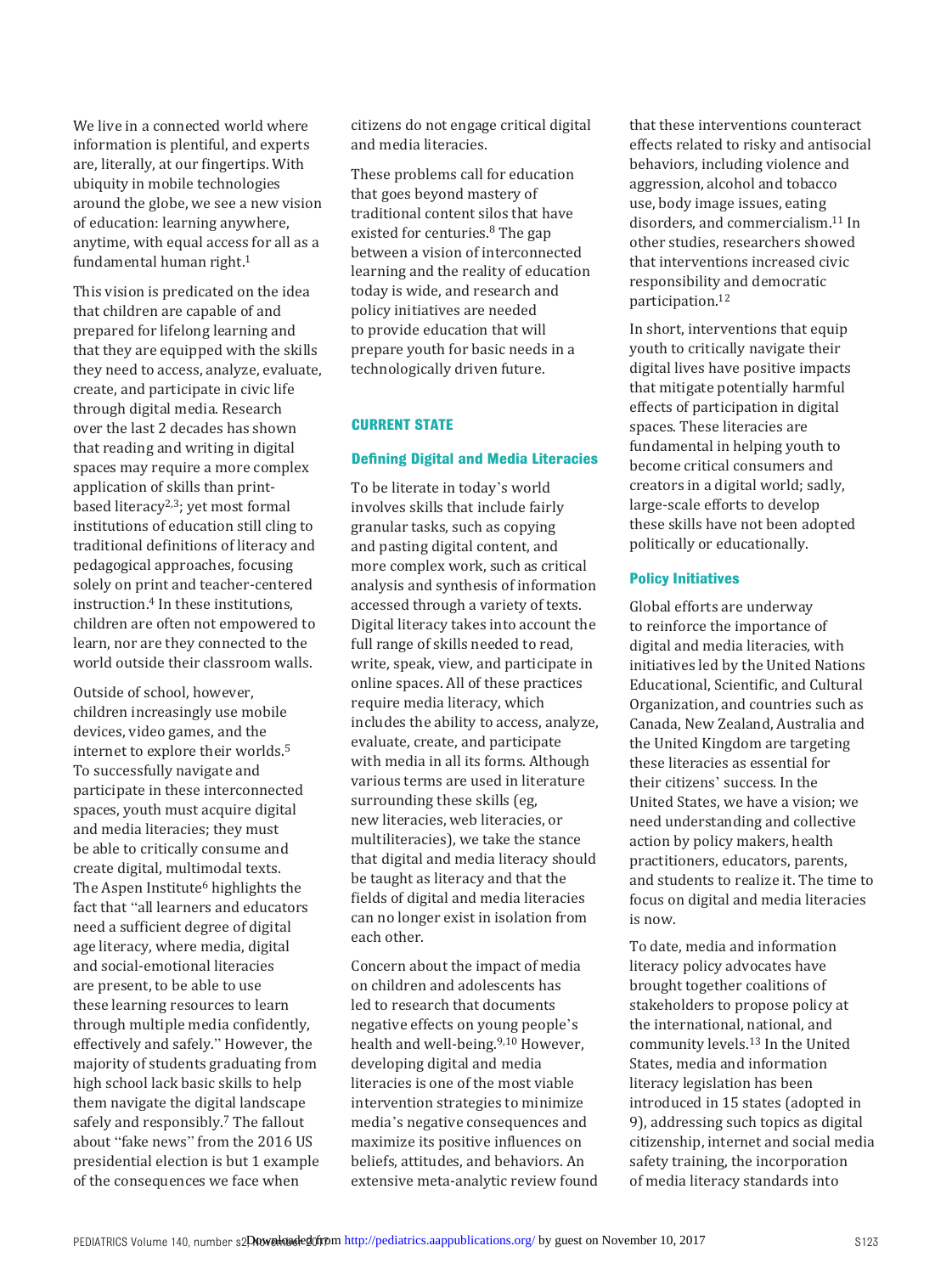the core curriculum, and training programs for teachers. [14](#page-4-8)

These gains are promising, but we are not moving nearly fast enough. The concept of digital and media literacy as a broad construct has not yet entered political discourse. Policy makers must recognize digital and media literacy as literacy in today's world. In an informationbased society, our competitive advantage relies on a digital and media-literate citizenry. It is not enough for students to read books and write essays. A literate citizenry must read multimodal, hyperlinked texts critically, create these texts, and participate ethically in a networked world. Education and workplace training policies should reflect this reality.

# **Future Research**

The rapidly changing technological world inspires many questions about the skills and developmental trajectories we can expect of children as well as equal opportunities for all to develop these skills. We have identified 3 research priorities moving forward:

#### **Conduct Longitudinal Studies That Identify the Essential Knowledge and Skills Needed to Foster Digital and Media Literacy Competencies for Diverse, Lifelong Learners**

Although literacy has always evolved with new technologies,<sup>[15](#page-4-9)</sup> no technology has impacted literacy with the same scope and speed as the internet. [16](#page-4-10) Having access to the internet is one thing; knowing how to think critically, create, innovate, and participate ethically in digital spaces may be social differentiators of unprecedented proportion. The Organization for Economic Cooperation and Development<sup>[17](#page-4-11)</sup> reports that increased literacies correlate with higher income levels, increased participation in government and volunteer activities, and informed health and welfare decisions, but we do not yet have a collective understanding of how these skills develop, especially in school.

Although the field has provided insight into the literacies developed in authentic, out-of-school settings, 4[,18](#page-4-12) we have not yet defined developmental trajectories of such skills. The field of literacy studies in print-based contexts is rich in this [a](#page-4-13)rea<sup>19</sup>; we need parallel research and recommendations for digital and media literacies.

## **Investigate Instructional Methods and Other Programs That Equalize Opportunities for All**

In 2000, the Clinton-Gore administration warned that "unequal access to technology and high-tech skills by income, educational level, race, and geography could deepen and reinforce the divisions that exist within American society,"[20](#page-4-14) and the 2016 National Educational Technology Plan[21](#page-4-15) identified a significant digital use divide that separates students who use technologies in active, creative, and critical ways from those who use technologies for "passive content consumption."

A considerable body of work now suggests that socioeconomic status predicts digital literacy skills. [22](#page-4-16) Leu et al [15](#page-4-9) found that low-income middleschoolers were much less able than higher-income peers to locate online information, evaluate information critically, synthesize understanding from multiple digital texts, and communicate ideas using digital media. Other studies report racial, cultural, linguistic, and sex-based inequalities in online participation and skill development. [23](#page-4-17)[,24](#page-4-18)

The field raises fundamental questions of equity, social justice, and citizenship. If we believe that all children deserve the chance to develop the skills needed for highpaying jobs and engaged citizenship, then research on literacy instruction must articulate methods that close this gap. Creating equal opportunities for all must be a top priority. [25](#page-4-19)

#### **Investigate the Potential Connections Among Out-of-School Learning, Formal Learning, and Civic Engagement**

Finally, we must identify methods of instruction that will enable young people to enhance the innovative digital and media literacies they acquire outside of school for work in the classroom and beyond. [26](#page-4-20) By softening the boundaries between the classroom and the outside world, we can build a citizenry that is informed, thoughtful, and responsible.

Children do engage in creative and innovative digital and media literacy practices outside of school[,27](#page-4-21)  and technology skills correlate [p](#page-4-11)ositively with engaged citizenship<sup>17</sup>; however, we still know little about how teachers can tap into that work in productive ways that serve higher-order skill development and civic engagement. To prepare all youth, regardless of background or socioeconomic status, to contribute, we cannot expect that digital and media literacies develop only in natural settings. Schools must adapt.

# **Recommendations**

By identifying broad actions to be taken at federal, state, or local levels that focus on a future that holds a fully digitally and medialiterate citizenry, we hope to spark much needed conversation in the political arena about the nature of literacy in a technological, global world. In response to this need, we recommend 3 priority actions for policy makers:

## **Eliminate High-Stakes Tests That Define Literacy Too Narrowly**

Issues of digital and media literacy are lost in conversations focused on high-stakes testing. Nearly all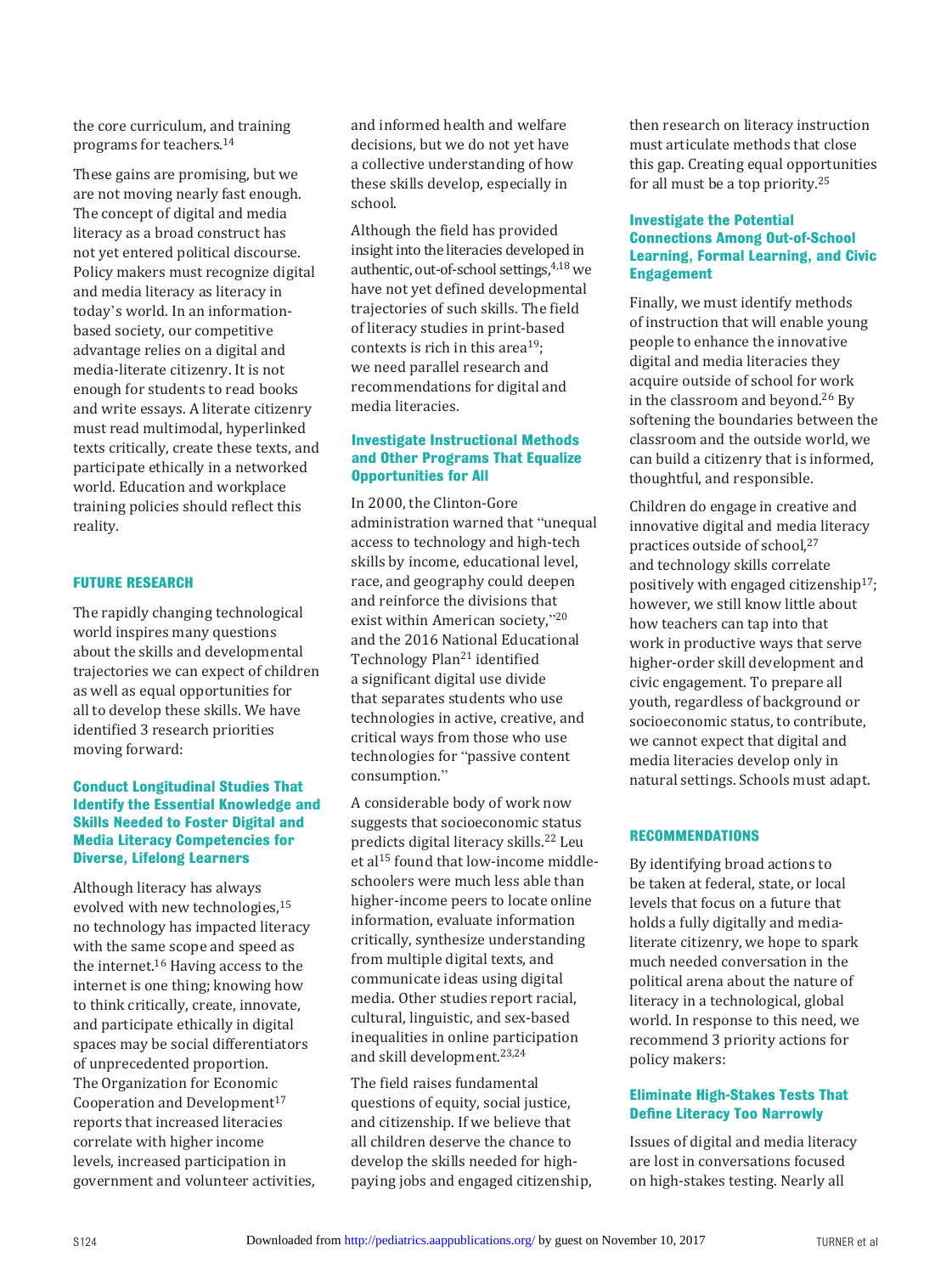standardized tests have shifted to online, adaptive tests that, even with the incorporation of audio and video components, still focus largely on multiple-choice and short-answer responses. Although these tests are being delivered on computers, they are not inviting students to demonstrate the full complexity required to be digitally and media literate. They do not assess realworld literacy skills.

Continued reliance on outdated modes of assessment will stifle "educators' efforts to focus on the broad range of learning experiences that promote the innovation, creativity, problem solving, collaboration, communication, critical thinking and deep subjectmatter knowledge that will allow students to thrive in a democracy and an increasingly global society and economy."[28](#page-4-22) In other words, an era of new tests does not mean that we are bringing in new paradigms for assessment.

Tests influence what gets taught in schools, and in many ways they reinforce traditional structures that keep disciplines in silos. This bifurcation of learning does not support the kind of connected learning that occurs outside of school. If children are to become literate citizens who are actively engaged and contribute positively to society, these kinds of traditional structures and tests

must be dismantled and replaced by structures that build and reinforce digital and media literacies.

#### **Address Problems Contextually, Not With 1-Size-Fits-All Programs**

Because policies are often drafted as 1-size-fits-all solutions, variability in context and community needs are not considered. For instance, some kindergarten through 12th grade districts face teacher shortages and limited physical space, others face fiscal challenges and high dropout rates, and many struggle with the digital use divide. These problems are symptoms of a larger challenge: the challenge of educating diverse, digitally connected youth in a variety of contexts.

Policies at the federal and state levels should empower local officials to make decisions about instruction and assessment in schools. To make informed decisions, however, funding structures must change. Schools have little, if any, money for research and development. In many cases, districts spend large amounts on wide-scale purchases without the consideration of teacher training or the potential for structural transformation. These kinds of purchases often fail (eg, Los Angeles Unified School District's iPad initiative). Contextually driven decisions that are based in quality research and development are desperately needed; 1 size fits all simply does not work.

# **Create Flexible Parameters for Defining and Using Texts**

Because of the time and expense involved in adjudicating conflicts regarding intellectual property, it is essential that Congress clarify current copyright laws and strike a balance between protecting the rights of authors and allowing flexibility for new, adaptive, and transformative uses of digital texts.

Invention comes from remixing content, and new legal frameworks for intellectual property should permit the development, recreation, and sharing of digital assets. Researchers, educators, and students all need new and more flexible parameters for operating within ethical boundaries that are embedded in acceptable use policies and terms of use for digital texts and tools.

These policy initiatives will open opportunities for education with the intent of creating a literate citizenry in a digital age.

#### **Acknowledgments**

The authors would like to acknowledge the following individuals for their participation in professional conversations that helped to conceptualize this article and for their comments on drafts: Frank Gallagher, Henry Jenkins, Barbara J. Walkosz, and Carolyn Wilson.

FUNDING: This special supplement, "Children, Adolescents, and Screens: What We Know and What We Need to Learn," was made possible through the financial support of Children and Screens: Institute of Digital Media and Child Development.

**POTENTIAL CONFLICT OF INTEREST:** The authors have indicated they have no potential conflicts of interest to disclose.

#### **References**

- <span id="page-3-0"></span>1. Grizzle A, Moore P,, Dezuanni M, Asthana S, Wilson C, Banda F, Onumah C. *Media and Information Literacy: Policy and Strategy Guidelines*. Paris, France. The United Nations Educational, Scientific and Cultural Organization; 2013
- <span id="page-3-1"></span>2. Coiro J, Dobler E. Exploring the online reading comprehension strategies

used by sixth-grade skilled readers to search for and locate information on the internet. *Read Res Q*. 2007;42(2):214–257

- <span id="page-3-2"></span>3. Tanner MJ. Digital vs. print: reading comprehension and the future of the book. *SLIS Student Research Journal*. 2014;4(2):1-12
- <span id="page-3-3"></span>4. Kirkland DE, Hull GA. Literacy out of school: a review of research on programs and practices. In: Kamil ML, Pearson PD, Moje EB, Afflerbach PP, eds. *Handbook of Reading Research*. Vol 4. New York, NY: Routledge; 2011:711–725
- <span id="page-3-4"></span>5. Common Sense Media; VJR Consulting. The Common Sense census: media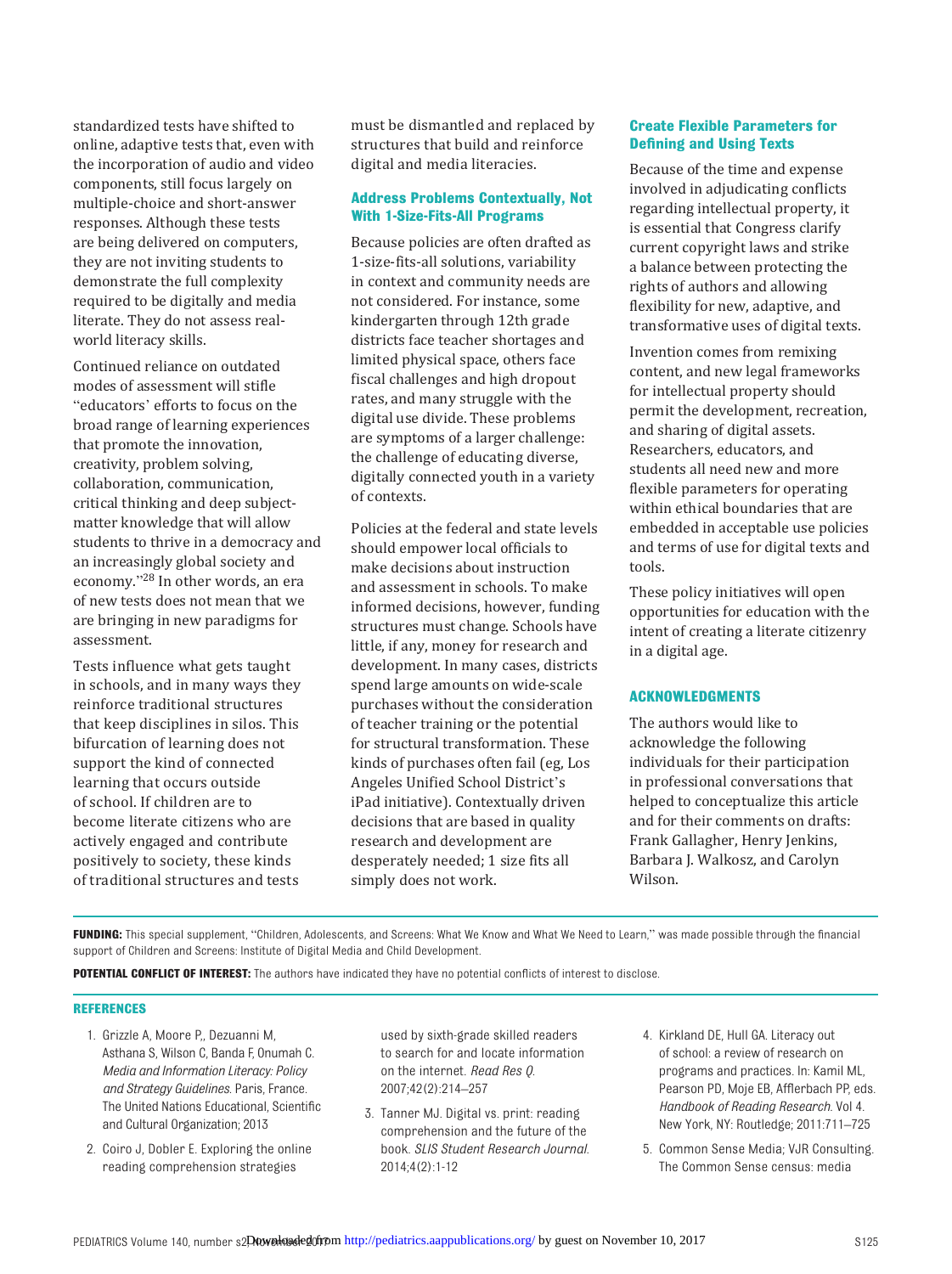use by tweens and teens. Available at: [https://www.commonsensemedia.org/](https://www.commonsensemedia.org/sites/default/files/uploads/research/census_researchreport.pdf) [sites/default/files/uploads/research/](https://www.commonsensemedia.org/sites/default/files/uploads/research/census_researchreport.pdf) [census\\_researchreport.pdf](https://www.commonsensemedia.org/sites/default/files/uploads/research/census_researchreport.pdf). Accessed May 23, 2016

- <span id="page-4-0"></span>6. The Aspen Institute. *Learner at the Center of a Networked World*. Washington, DC: The Aspen Institute; 2014
- <span id="page-4-1"></span>7. Goldman SR, Braasch JLG, Wiley J, Graesser AC, Brodowinska K. Comprehending and learning from internet sources : processing patterns of better and poorer learners. *Read Res Q*. 2012;47(4):356–381
- <span id="page-4-2"></span>8. Grimes D, Warschauer M. Learning with laptops: a multi-method case study. *J Educ Comput Res*. 2008;38(3):305–332
- <span id="page-4-3"></span>9. Strasburger VC, Jordan AB, Donnerstein E. Health effects of media on children and adolescents. *Pediatrics*. 2010;125(4):756–767
- <span id="page-4-4"></span>10. O'Keeffe GS, Clarke-Pearson K; Council on Communications and Media. The impact of social media on children, adolescents, and families. *Pediatrics*. 2011;127(4):800–804
- <span id="page-4-5"></span>11. Jeong SH, Cho H, Hwang Y. Media literacy interventions: a meta-analytic review. *J Commun*. 2012;62(3): 454–472
- <span id="page-4-6"></span>12. Cohen C, Kahne J. Participatory politics: new media and youth political action. 2012. Available at: [http://](http://dmlcentral.net/wp-content/uploads/files/ypp_survey_body_cover.pdf) [dmlcentral.net/wp-content/uploads/](http://dmlcentral.net/wp-content/uploads/files/ypp_survey_body_cover.pdf) [files/ypp\\_survey\\_body\\_cover.pdf.](http://dmlcentral.net/wp-content/uploads/files/ypp_survey_body_cover.pdf) Accessed May 23, 2016
- <span id="page-4-7"></span>13. COST Action. Transforming audiences, transforming societies. In: Bulger M, Livingston S, eds. *Media Literacy Research and Policy in Europe: A Review of Recent, Current, and Planned Activities.* Brussels, Belgium: COST Action; 2013
- <span id="page-4-8"></span>14. Media Literacy Now. Legislative activity across the country. Available at: [http://](http://medialiteracynow.org/your-state-legislation/) [medialiteracynow.org/your-state](http://medialiteracynow.org/your-state-legislation/)[legislation/.](http://medialiteracynow.org/your-state-legislation/) Accessed January 30, 2016
- <span id="page-4-9"></span>15. Leu DJ, Forzani E, Rhoads C, Maykel C, Kennedy C, Timbrell N. The new literacies of online research and comprehension: rethinking the reading achievement gap. *Read Res Q*. 2014;50(1):37–59
- <span id="page-4-10"></span>16. Coiro J, Knobel M, Lankshear C, Leu DJ. *Handbook of Research on New Literacies*. 1st ed. New York: Routledge; 2008
- <span id="page-4-11"></span>17. OECD. *Education at a Glance 2015: OECD Indicators*. Paris, France: OECD Publishing; 2015
- <span id="page-4-12"></span>18. Turner KH, Hicks T. *Connected Reading: Teaching Adolescent Readers in a Digital World*. Urbana, IL: NCTE; 2015
- <span id="page-4-13"></span>19. Duke NK, Carlisle J. The development of comprehension. In: Kamil ML, Pearson PD, Moje EB, Afflerbach PP, eds. *Handbook of Reading Research*. Vol 4. New York, NY: Routledge; 2011:199–228
- <span id="page-4-14"></span>20. Clinton W, Gore A. The Clinton-Gore Administration: from digital divide to digital opportunity. 2000. Available at: [http://clinton4.nara.gov/textonly/](http://clinton4.nara.gov/textonly/WH/New/digitaldivide/digital1.html) [WH/New/digitaldivide/digital1.html.](http://clinton4.nara.gov/textonly/WH/New/digitaldivide/digital1.html) Accessed May 23, 2016
- <span id="page-4-15"></span>21. United States Department of Education. Future ready learning: reimagining the role of technology in education. 2016 National Educational Technology Plan. 2016. Available at: [https://tech.ed.gov/](https://tech.ed.gov/files/2015/12/NETP16.pdf) [files/2015/12/NETP16.pdf.](https://tech.ed.gov/files/2015/12/NETP16.pdf) Accessed May 23, 2016
- <span id="page-4-16"></span>22. Hargittai E, Hsieh YP. Digital inequality. In: Dutton WH, ed. *Oxford Handbook of Internet Studies*. Oxford, UK: Oxford University Press; 2013:129–150
- <span id="page-4-17"></span>23. Jackson LA, Zhao Y, Kolenic A III, Fitzgerald HE, Harold R, Von Eye A. Race, gender, and information technology use: the new digital divide. *Cyberpsychol Behav*. 2008;11(4):437–442
- <span id="page-4-18"></span>24. Hargittai E, Shaw A. Mind the skills gap : the role of internet know-how and gender in contributions to Wikipedia. *Inf Commun Soc*. 2015;18(4):424–442
- <span id="page-4-19"></span>25. Fullan M. *Stratosphere: Integrating Technology, Pedagogy, and Change Knowledge*. Toronto, ON: Pearson; 2013
- <span id="page-4-20"></span>26. Jenkins H, Purushotma R, Weigel M, Clinton K, Robison AJ. *Confronting the Challenges of Participatory Culture: Media Education for the 21st Century*. Cambridge, MA: MIT Press; 2009
- <span id="page-4-21"></span>27. Turner KH, Abrams SA, Katic E, Donovan MJ. Demystifying digitalk: the what and why of the language teens use in digital writing. *J Literacy Res*. 2014;46(2):157–193
- <span id="page-4-22"></span>28. FairTest. National resolution on high-stakes testing. 2015. Available at: [http://fairtest.org/](http://fairtest.org/national-resolution-highstakes-testing) [national-resolution-highstakes-testing](http://fairtest.org/national-resolution-highstakes-testing)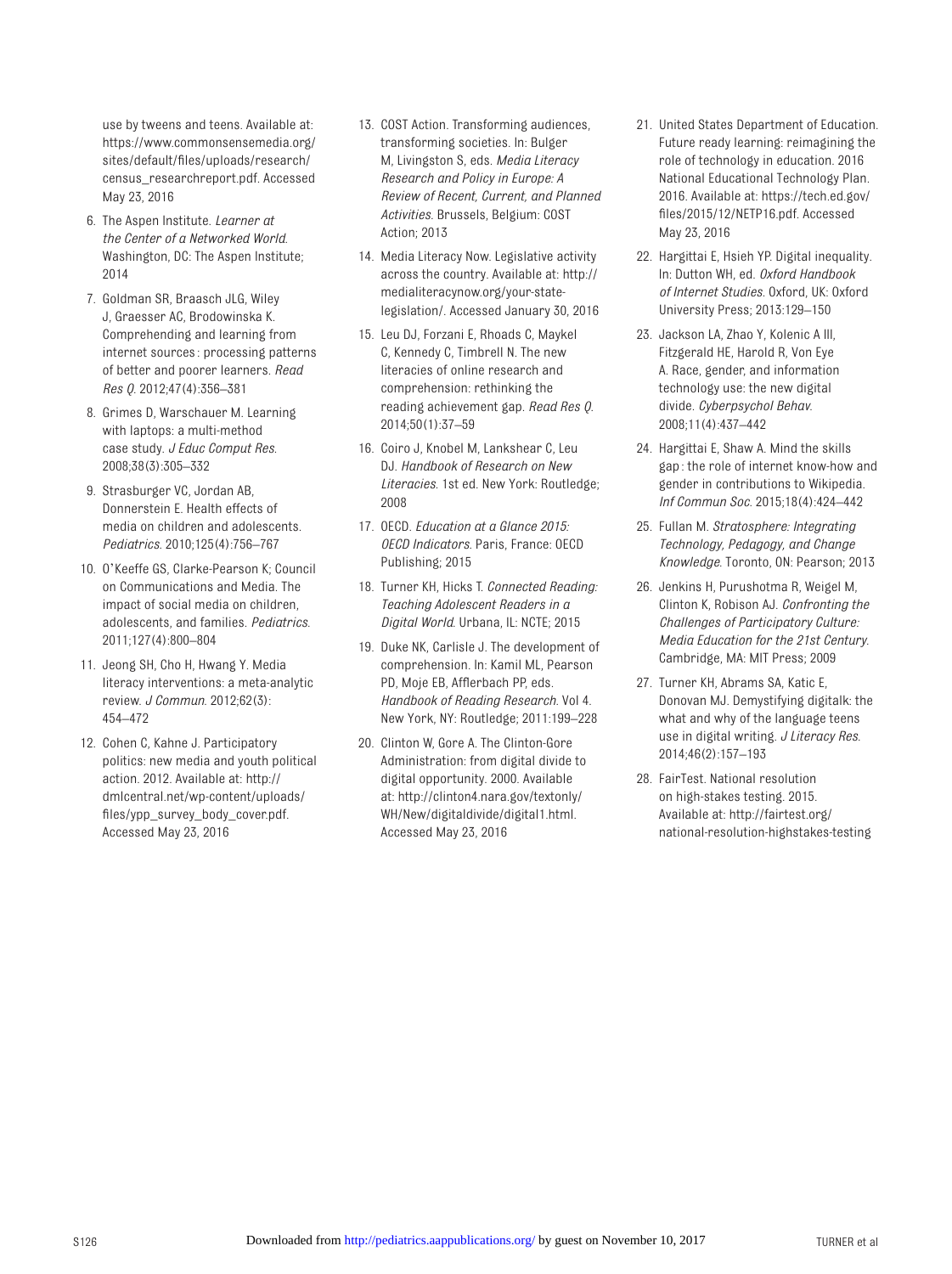# **Developing Digital and Media Literacies in Children and Adolescents**

DOI: 10.1542/peds.2016-1758P *Pediatrics* 2017;140;S122 Troy Hicks, Bobbie Eisenstock and Kristine E. Pytash Kristen Hawley Turner, Tessa Jolls, Michelle Schira Hagerman, William O'Byrne,

| Updated Information $\&$<br><b>Services</b> | including high resolution figures, can be found at:<br>http://pediatrics.aappublications.org/content/140/Supplement_2/S122                                         |
|---------------------------------------------|--------------------------------------------------------------------------------------------------------------------------------------------------------------------|
| <b>References</b>                           | This article cites 13 articles, 2 of which you can access for free at:<br>http://pediatrics.aappublications.org/content/140/Supplement 2/S122<br>$full#ref-list-1$ |
| Permissions & Licensing                     | Information about reproducing this article in parts (figures, tables) or<br>in its entirety can be found online at:<br>https://shop.aap.org/licensing-permissions/ |
| <b>Reprints</b>                             | Information about ordering reprints can be found online:<br>http://classic.pediatrics.aappublications.org/content/reprints                                         |

. 60007. Copyright © 2017 by the American Academy of Pediatrics. All rights reserved. Print ISSN: American Academy of Pediatrics, 141 Northwest Point Boulevard, Elk Grove Village, Illinois, has been published continuously since . Pediatrics is owned, published, and trademarked by the Pediatrics is the official journal of the American Academy of Pediatrics. A monthly publication, it